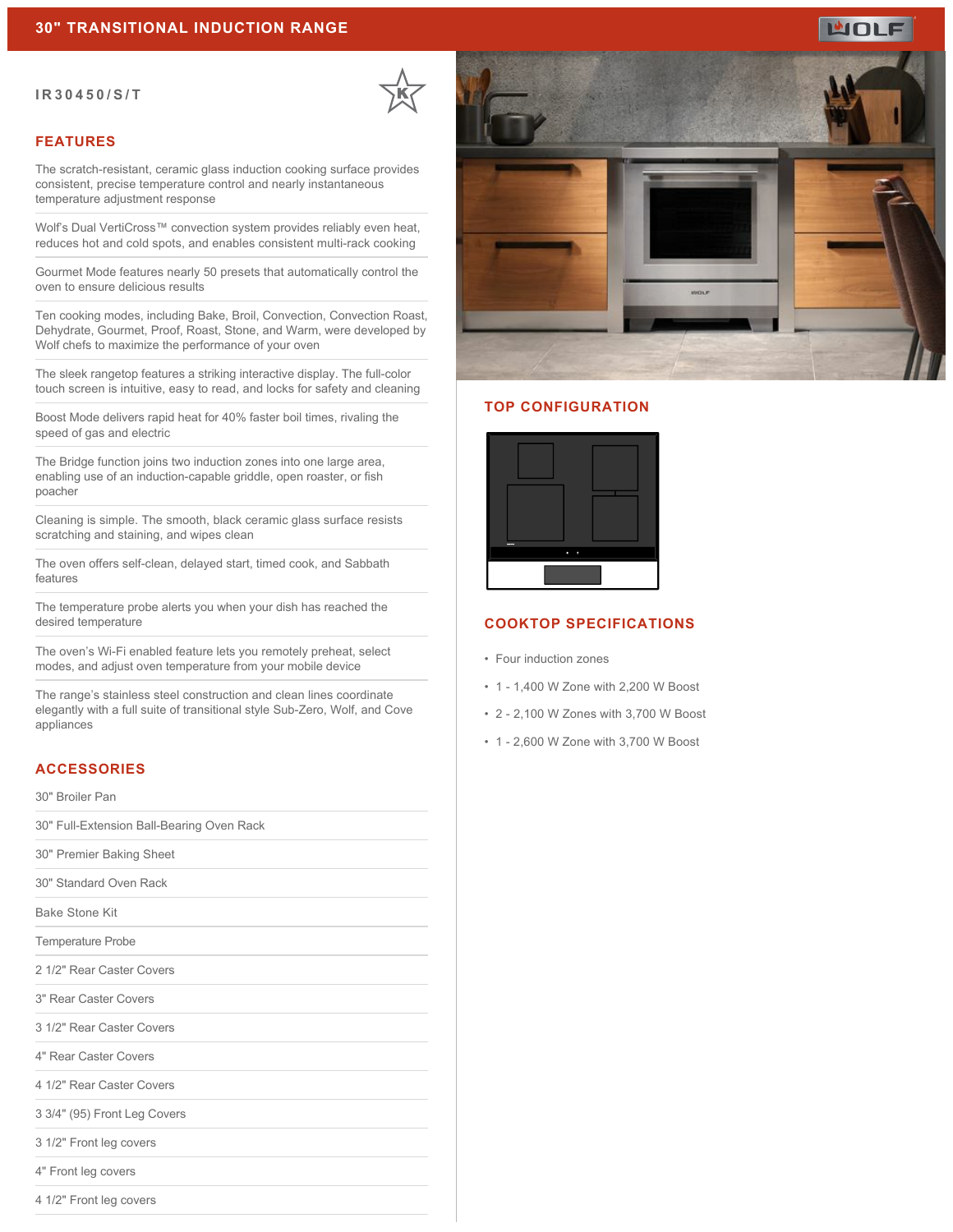| 2 1/2" Stainless Steel Kickplate                    |
|-----------------------------------------------------|
| 3" Stainless Steel Kickplate                        |
| 3 1/2" Stainless Steel Kickplate                    |
| 4" Stainless Steel Kickplate                        |
| 4 1/2" Stainless Steel Kickplate                    |
| 2 1/2" Stainless Steel Kickplate                    |
| 3" Stainless Steel Kickplate                        |
| 3 1/2" Stainless Steel Kickplate                    |
| 4" Stainless Steel Kickplate                        |
| 4 1/2" Stainless Steel Kickplate                    |
| 2 1/2" Stainless Steel Kickplate                    |
| 3" Stainless Steel Kickplate                        |
| 3 1/2" Stainless Steel Kickplate                    |
| 4" Stainless Steel Kickplate                        |
| 4 1/2" Stainless Steel Kickplate                    |
| 2 1/2" Stainless Steel Kickplate                    |
| 3" Stainless Steel Kickplate                        |
| 3 1/2" Stainless Steel Kickplate                    |
| 4" Stainless Steel Kickplate                        |
| 4 1/2" Stainless Steel Kickplate                    |
| <b>Rear Caster Covers</b>                           |
| <b>Front Leg Extension Covers</b>                   |
| <b>Stainless Steel Kickplates</b>                   |
| Accessories available through an authorized dealer. |

For local dealer information, visit [subzero-wolf.com/locator.](http://www.subzero-wolf.com/locator)

Specifications are subject to change without notice. This information was generated on January 12, 2021. Verify specifications prior to finalizing your cabinetry/enclosures.